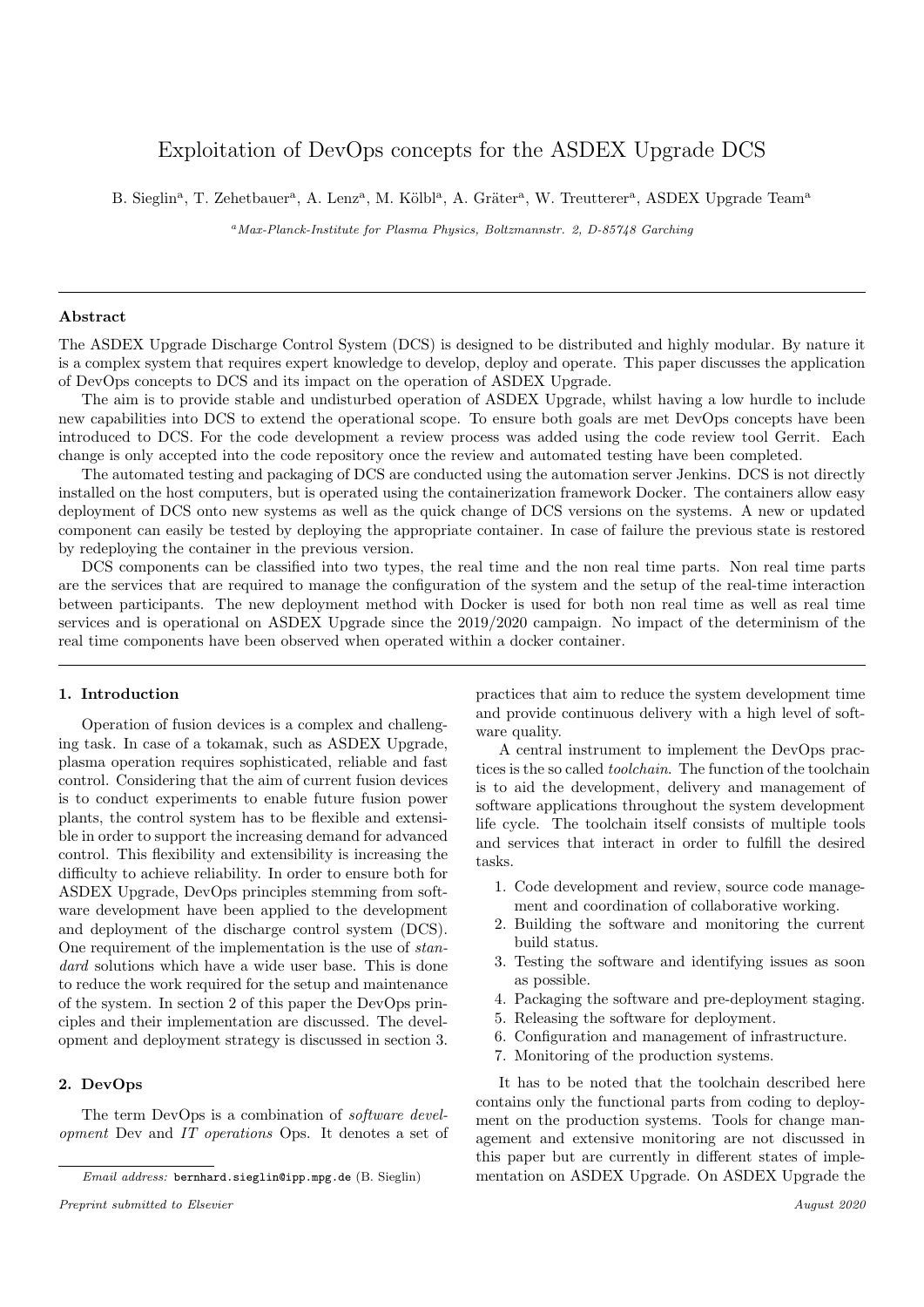toolchain is using the collaboration tool Gerrit [1] for hosting of the source code and configuration as well as for code review. Each code change made in DCS is submitted to Gerrit which starts a code review before the change is accepted into the repository. Only after the approval of the change by at least one responsible officer can the change be submitted to the code repository.

For workflow based task execution the automation server Jenkins [2] is used. This service is the backbone of the toolchain performing all tasks that are required during the whole development and deployment process. Jenkins builds and tests the changes submitted to Gerrit, packages the software and deploys it onto the different systems. For this so called pipelines are defined which perform the different tasks and report the results. This is used e.g. by Gerrit to judge if a code change passed the defined tests. Once a change is pushed to Gerrit different pipelines start their tasks on this change, e.g. building packages, performing unit tests or linting of the code and the results are collected. Together with an approved review the successful pass of all tasks is a prerequisite for change submission into the code repository. In case of failure the submission is blocked. Note here, that a responsible officer can, if required, overwrite the blockage, but has to do so explicitly. This can be necessary if for example a change can only work if changes of multiple projects are submitted together.

For configuration management and system orchestration Ansible [3] is used. Using Ansible the deployment and orchestration process becomes a configuration task. It allows the definition of logical roles of components within the system, including dependencies and inclusion of other roles. For the deployment process on each platform so called playbooks are defined which combine multiple roles to define the capabilities of the system.



Figure 1: Illustration of the components of the toolchain employed on ASDEX Upgrade.

This toolchain setup ensures an automated and reproducible development and deployment process in which the

usage is unified and common mistakes, like e.g. forgetting a step during deployment, are eliminated. In addition to the tasks that are performed for each change there are tasks that are performed on a regular basis. For example the latest state of DCS is build completely every night. This is done to see if any change has a breaking impact on other parts of DCS. Although the toolchain introduces some overhead during setup and usage its benefits have outweighed this additional effort during the period of its application to the last to ASDEX Upgrade experimental campaigns from 2018-2020.

## 3. Development and Deployment

The aim of DCS is to provide a stable environment for the operation of ASDEX Upgrade, whilst enabling enough flexibility to implement and test new control schemes / scenarios / experiments. In order to ensure stable operation of ASDEX Upgrade the development and deployment process has been formalized.



Figure 2: Illustration of the technologies employed for the development and deployment process in ASDEX Upgrade.

For version control of the source code the distributed version control system git [4] is used. One reason for this is that Gerrit is based on git, another is that git is commonly used in software development and therefore has a wide support. The packaging is done using RPM [5] since CentOS [6] and RedHawk [7] is used as the operating system. RedHawk is used for systems where deterministic timing is required, CentOS is used for systems where this is not required. This provides the dependency tracking to ensure all components required for a certain service are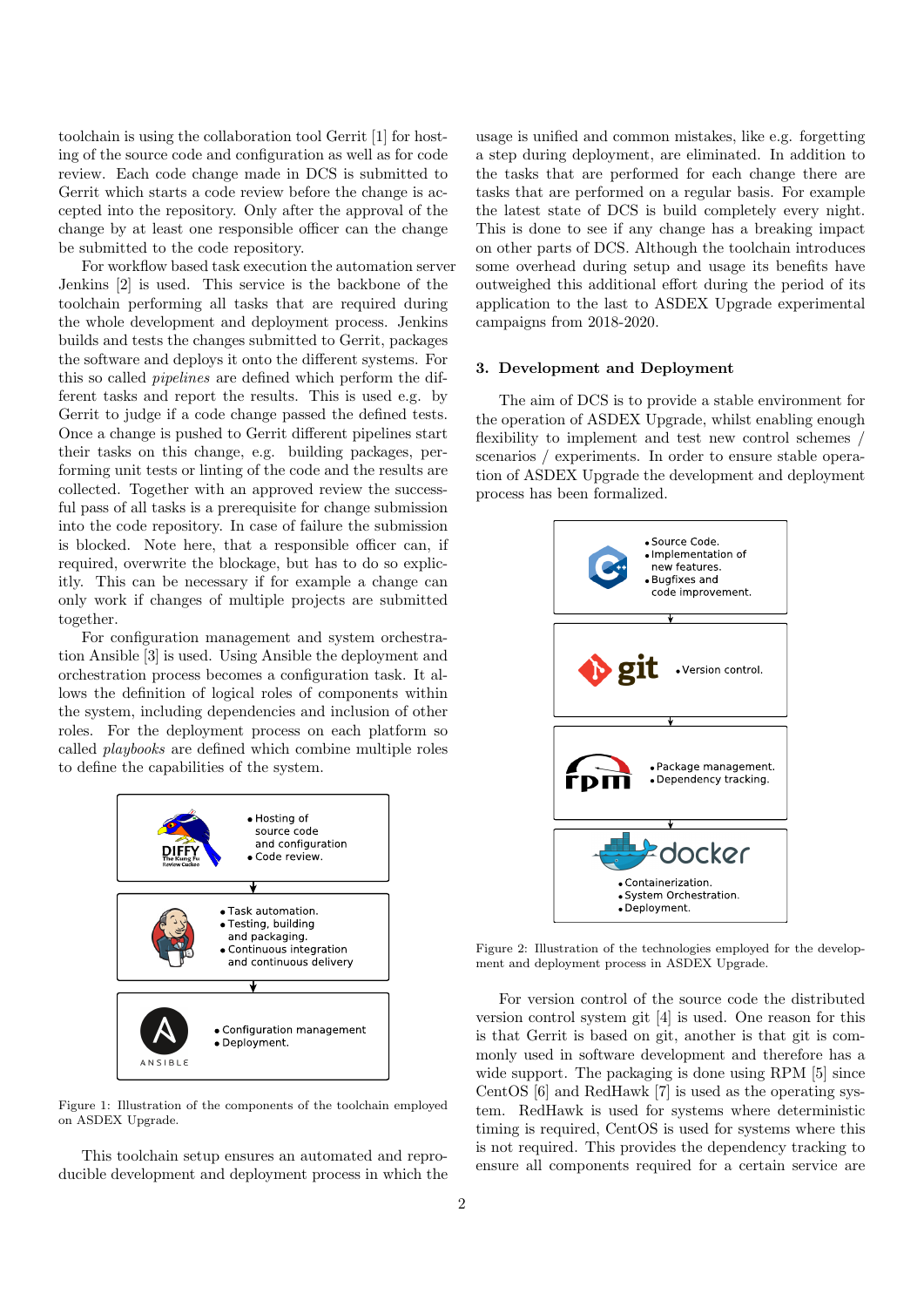installed properly. Docker [8] is used to containerize the different services required to operate DCS. Docker is an OS-level virtualization with which software is delivered in packages called containers. Each container bundles its own software, libraries and configuration and is isolated from other containers. The containerization enables modular orchestration of the running systems with versioning of the source code, the packages and the running system. The different containers communicate to each other using well-defined channels. The containers run on the host operating system kernel. This uses less resources compared to virtual machines, which will become important in section 4 where the application to both non real-time as well as real-time processes is discussed.



Figure 3: Illustration of the development and deployment process employed for the ASDEX Upgrade DCS from implementation to production.

In addition to the technical development and deployment process, an additional separation between staging and production has been introduced. Once a new feature is implemented and has successfully passed the code review it does not immediately go into production but it goes into staging. For staging, as well as for production, the whole deployment process is undertaken up to the point that the final docker images are built. This is done since a change, even if it is syntactically and logically correct, might break other parts of DCS. Staging enables testing of new features without already releasing the changes for production use. This allows to test the interaction of the change with the other components of DCS. Once the changes have been tested they are released into production and new production docker images are built to be used in operation.

# 4. DCS Services

The DCS services consist of two main types, real-time and non real-time services. For each service a separate docker image is created. The docker image for the real time services contains all application processes (AP) available in DCS. During the deployment of the docker container the configuration of the container is set. This determines which DCS configuration is loaded during operation, defining which APs are instantiated for the specific monitoring and control tasks. The orchestration of the running system is done using docker compose. This allows the specification of the different services and dependencies via a YAML configuration file. In addition the communication channels, e.g. ethernet ports, are specified and resources, like CPU affinity, available memory, etc can be assigned. For the real time services the corresponding capabilities have to be enabled in both the kernel and the configuration of the docker daemon. In the docker compose file of the real time services the permissions have to be granted to allow operation with real time policies. During the commissioning of the docker based deployment, as well as during operation, the performance of the real time system has been monitored. All real time systems have an in house developed Time-to-Digital-Converter (TDC) [9] installed which provides time synchronisation between the systems. These provide a time reference with a resolution of 20 ns and are used to monitor the timing of the DCS real time processes. The jitter in the timing of the DCS cycles has been compared for the same software, directly installed on the system and run using the docker image. No difference in the timing has been observed and the jitter was in the order of around  $5 \mu s$  for both variants. This is similar to the jitter determined from cyclic tests of the underlying system.

In order to have an easy to use user interface for the orchestration of the different systems and services Portainer [10] is used. This provides a web interface which allows configuration, deployment and monitoring of multiple systems. Using this starting, stopping or deploying DCS is literally done by the push of button. During operation this proved to be comfortable, reducing the workload and effort of the DCS operator.

The encapsulation of the different services into separate docker containers enables the heterogeneous deployment of services onto staging or production machines. This means that, as long as the communication protocol between the different services is not changed, images from staging and production can be operated together. Note, however, that for a control system, the compatibility of communication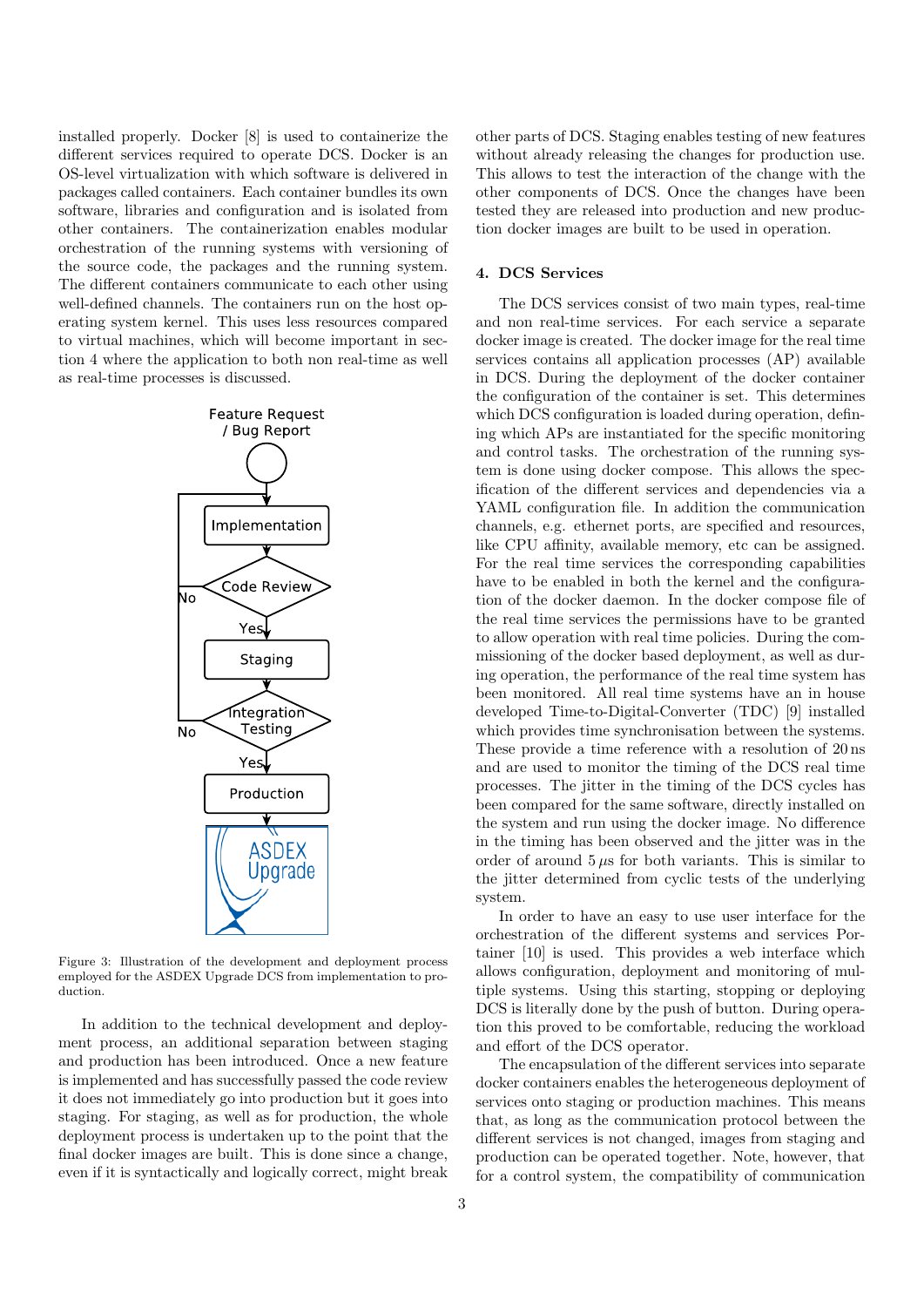

Figure 4: Illustration of the services forming the core DCS on AS-DEX Upgrade. Note: LCx8 is dedicated for integration tests of staging on the production system.

protocols is only one prerequisite for operating production and staging images together. They must also be compatible semantic-wise. I.e. the staging image under test must have no or only a well-confined influence on the control system actions.

The possibility to operate a heterogeneous system, containing of staging and production images, increases testability of new features whilst decreasing the impact of errors. In case an error is detected a rollback to the previous operational version is done by redeploying the previous configuration. This capability has proofed to be very valuable. Considering the number of people required to operate a fusion device and the costs associated with this it is, to say the least, reassuring to be able to introduce a change into the control system without the danger of preventing operation. The common practice employed at AS-DEX Upgrade is not to change the deployed control system on operation days. During an ASDEX Upgrade campaign there are typically five operation days within two weeks. This leaves time in between two operation days to deploy an updated control system version and conduct tests on the production environment. Should however, despite all the testing done before, an error occur during operation due to the newly deployed control system version, it is now always possible to rollback to the previous working version within a couple of minutes. The docker based deployment has been employed since the 2019-2020 campaign, before DCS was deployed by installing the RPM packages directly onto the target systems. The new deployment strategy has been in place since 2018 and since then no experimental time has been lost related to the development and deployment process. However, it has to be mentioned that the gained flexibility from the docker base deployment significantly decreased the hurdle to introduce new features into DCS. Examples for this are the active control of the Xpoint radiator and the improved actuator management.

#### 5. Unified system setup

So far the application of DevOps principles to the DCS of ASDEX Upgrade has been discussed. This, however, is only one component which is required for the operation of ASDEX Upgrade during an experimental campaign. In addition to this there are a variety of other systems and services which have to operate. An example for this are real time diagnostics which provide data for control during plasma discharges. The development and deployment strategies discussed for the DCS have also been applied to the so called DCS satellites [11]. Operation of DCS satellites with and without data acquisition hardware has been successfully demonstrated. The real time part of the in house build SIO2 data acquisition system [12] has been successfully operated using the docker based deployment. Utilizing this deployment method helps to reduce the effort required for the initial setup as well as for maintenance. Starting from the 2020-2021 campaign the base system for the real time DCS systems will be unified. It will consists of a bare real time Linux (CentOS or RedHawk) installation with all hardware drivers and a running docker daemon. The purpose of each system will only be determined by the hardware that is installed in the system, e.g. IO hardware or data acquisition and the software that is deployed on the system using docker.

## 6. Conclusions

Employing DevOps concepts on ASDEX Upgrade has proven to be successful. It has been observed that the overall reliability of DCS operation has improved. The development speed and quality has increased whilst achieving a reduction in the risk of introducing errors into the production environment. All together this ensured a stable environment for the ASDEX Upgrade experimental campaigns. During the experimental campaigns of ASDEX Upgrade from 2018-2020 no experimental time was lost due to DCS errors related to the development and deployment process.

It is foreseen to further extend the DevOps concepts to e.g. change management and monitoring. The current state achieved on ASDEX Upgrade proved the viability of DevOps. However, one has to consider the limited available resources for operation and development. Taking this into account the efficiency has to be improved continuously. This issue is not limited to fusion research but is a common problem encountered in most industries. Therefore solutions for these problems are under constant development by a large community, which can be readily adapted and utilized.

#### Acknowledgement

This work has been carried out within the framework of the EUROfusion Consortium and has received funding from the Euratom research and training programme 2014- 2018 and 2019-2020 under grant agreement No 633053. The views and opinions expressed herein do not necessarily reflect those of the European Commission.